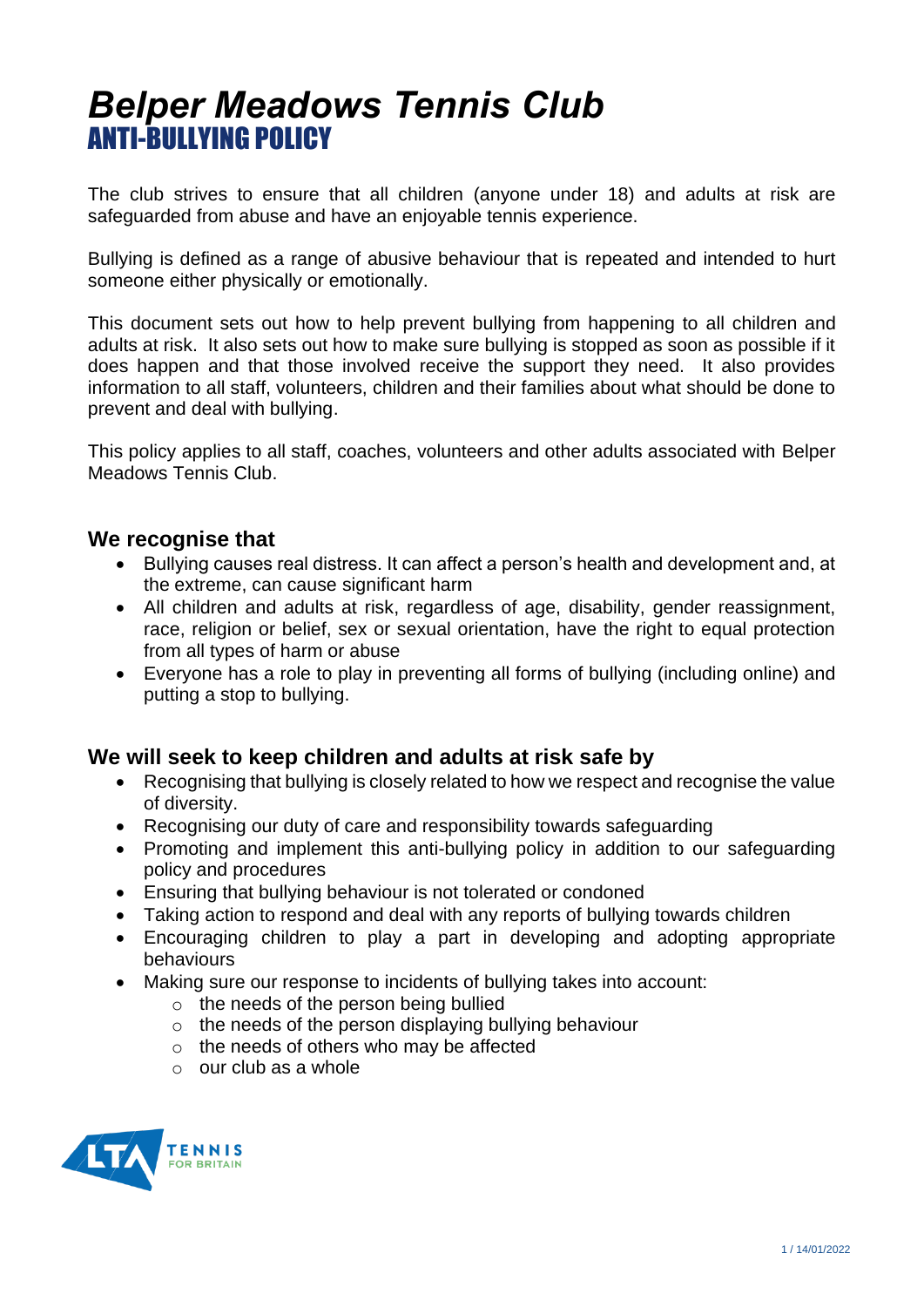## **Players, parents, coaches, volunteers and other members of staff will:**

- Encourage individuals to speak out about bullying behaviour and report incidents of bullying behaviour they see to the Welfare Officer / County Safeguarding Officer (or suitable alternative county representative, e.g. county coach, tournament organiser etc).
- Respect every child's need for, and right to, a play environment where safety, security, praise, recognition and opportunity for taking responsibility are available
- Respect the feelings and views of others
- Recognise that everyone is important and equal, and that our differences make each of us special and worthy of being valued
- Show appreciation of others by acknowledging individual qualities, contributions and progress
- Ensure safety by having rules and practices carefully explained and displayed for all to see

# **Supporting children**

- We'll let children know who will listen to and support them
- We'll create an "open door" ethos where children feel confident to talk to an adult about bullying behaviour
- Potential barriers to talking (including those associated with a child's disability or impairment) will be acknowledged and addressed at the outset to enable children to speak out
- Anyone who reports an incident of bullying will be listened to carefully and reports will be taken seriously
- Any reported experience of bullying behaviour will be investigated and will involve listening carefully to all those involved
- Children experiencing bullying behaviour will be supported and helped to uphold their right to play and live in a safe environment
- Those who display bullying behaviour will be supported and encouraged to develop better relationships
- We'll make sure that any sanctions are proportionate and fair

## **Support to the parents/carers**

- Any experience of bullying behaviour will be discussed with the child's parents or carers
- Parents will be consulted on action to be taken (for both victim and bully)
- Information and advice on coping with bullying will be made available
- Support will be offered to parents, including information from other agencies or support lines